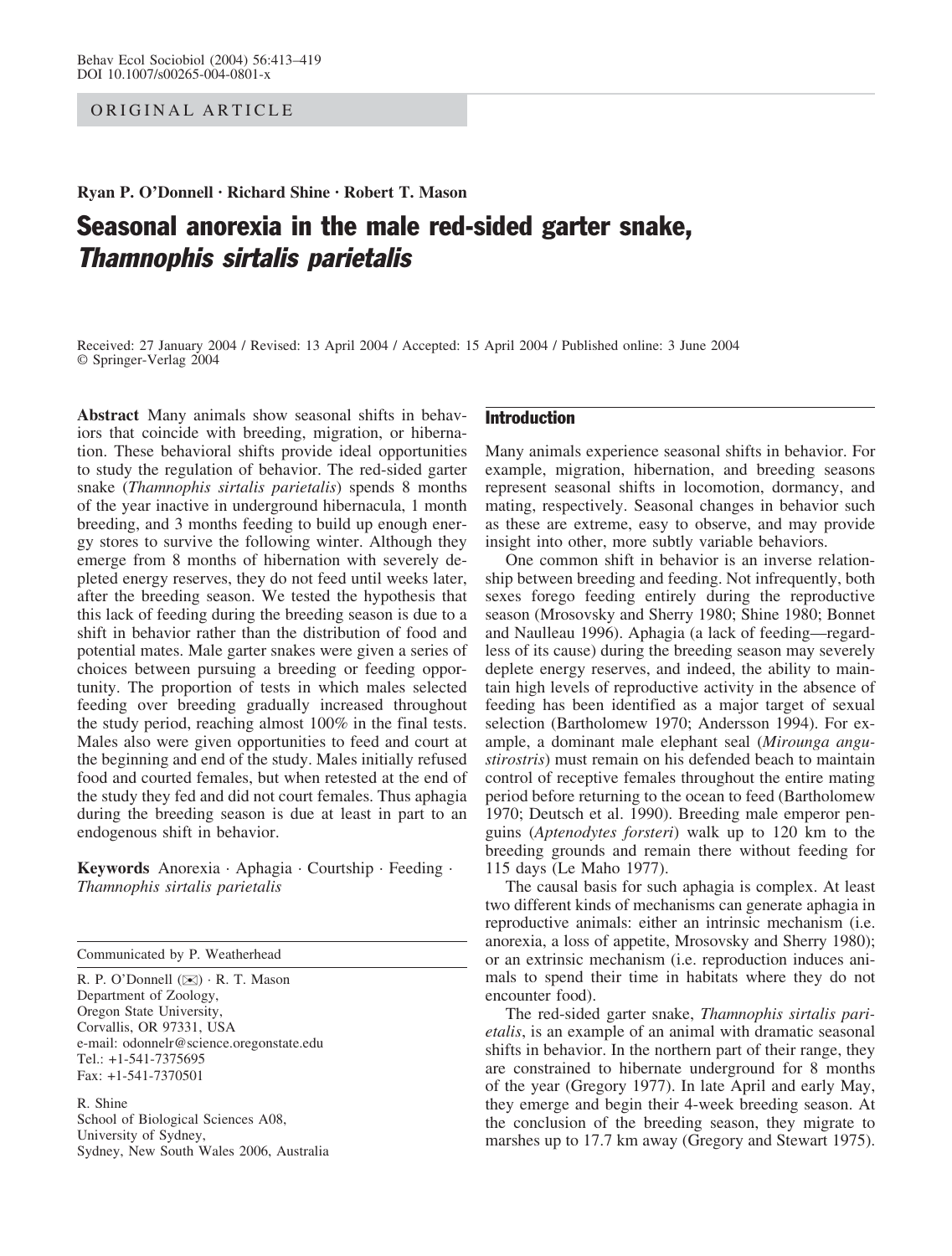Upon reaching the marshes, they must feed sufficiently in 3 months to survive the subsequent 9 months of aphagia, including another energetically costly breeding season.

When males emerge from hibernation, they immediately begin energetically costly courtship (Shine et al. 2004). However, courting males at the dens are never found with food in their stomachs (Aleksiuk and Stewart 1971; Gregory and Stewart 1975; Crews et al. 1987). It is unclear whether the lack of stomach contents at the dens reflects an absence of food there, or a refusal to take food even if available (anorexia). Prey items appear to be scarce or absent at the den sites (Aleksiuk and Stewart 1971; Gregory and Stewart 1975; Crews et al. 1987), and a related natricine snake, the northern water snake (Nerodia sipedon), does take food during the breeding season when it is available (Brown and Weatherhead 1999; Weatherhead et al. 2002). However, male red-sided garter snakes have been reported to refuse food during the breeding season (Aleksiuk and Gregory 1974; Crews et al. 1987; but see Shine et al. 2002). During the 4 weeks after emergence, they eventually stop courting females and migrate to their summer feeding grounds (Gregory and Stewart 1975; Shine et al. 2001).

The switch from breeding to feeding in the garter snake offers a robust model system for the study of the regulation of behavior. This system is unique because we can quantify and compare the extent of an animal's interest in feeding versus reproducing. Snakes of both sexes use chemical trails to locate prey items such as earthworms (Halpern and Martínez-Marcos 2003), and males use chemical trails to locate potential mates (e.g., see Mason et al. 1989; Mason et al. 1990; LeMaster and Mason 2001). Hence, it is possible to examine and compare the responses of male garter snakes to trails of both mating partners and prey items. This system thus allows a direct comparison between a male's interest in mating and feeding, because we can provide each test subject with a choice between the two types of trails and see which one he chooses to follow. We can also examine courting and feeding responses more directly, by exposing males to females and to prey and scoring their responses at different times within the breeding season. Finally, this system is ideal because the presence of human observers does not deter the snakes from mating or feeding and simple, unequivocal bioassays are available to quantify these behaviors (Kubie and Halpern 1975; Halpern et al. 1986; Mason et al. 1989; Mason et al. 1990; LeMaster and Mason 2002).

Using these bioassays, we sought to characterize the behavioral shift from courtship to feeding, and to determine whether these behaviors are mutually exclusive simply due to their spatial arrangement in the field or to an intrinsic limitation in male behavior. This study takes advantage of the easily quantified behaviors exhibited by a species that not only offers a model for insight into seasonal shifts in behavior, but also the cues that may guide these changes.

## **Methods**

We collected garter snakes from a hibernaculum near Inwood, Manitoba, Canada (50°31.6'N, 97°29.7'W) at the beginning of the breeding season. Twenty males and 40 females were collected on 11 May 2002, and 24 males and 40 females were collected on 9 May 2003. (For the sake of brevity, dates will be referred to by number, with these collection days defined as day 0 within each year.) Snakes were kept at ambient temperatures in nylon outdoor arenas  $(1 \times 1 \times 1)$  m during the day and in cloth bags at night (LeMaster and Mason 2002). Each day during the experiment all males were given simultaneous access to three unmated females randomly selected from the pool of 40 to simulate the sex ratio experienced at the den (Gregory 1984; Shine et al. 2001). The females' cloacae were taped closed while in the arena so the males could court the females but not mate with them. Males were not fed during the course of the experiment, as males in the wild do not feed during most of the time period we tested (Crews et al. 1987). This also allowed us to exclude the confounding factor of recent male feeding history. We performed four experiments to characterize male behaviors in response to cues from prey and females over the course of the breeding season. Experiment 1 was performed in 2002, experiment 2 in 2003 and experiments 3 and 4 in both 2002 and 2003. After the conclusion of these experiments, all snakes were fed worms and fish ad libitum twice a week then released at the point of capture after they had regained their initial body mass.

Experiment 1: do male preferences for following the trail of a live female versus that of a worm change over time?

Our first experiment investigated whether male garter snakes' preferences shifted from mating to feeding over time. We gave a group of 20 males the choice between following the trail of an earthworm or that of a female. Although the diet of Thamnophis sirtalis varies throughout its range, they commonly eat earthworms, and in some parts of their range worms constitute the majority of their diet (Rossman et al. 1996). Worms are also eaten by T. s. parietalis at our study site in the Interlake region of Manitoba (Gregory 1974).

We tested male trailing preferences using a Y-maze. The maze was constructed of wood and consisted of a base arm  $(45\times13.5 \text{ cm})$ and two diverging arms ( $100\times13.5$  cm) at a 135 $^{\circ}$  angle to the base arm. Each arm had two rows of pegs (6 cm tall) to provide push points for the snake. The rows were 6.5 cm apart, and the pegs within each row were separated by 7.3 cm. The surface of the maze was covered with butcher paper and the pegs were covered with sections of plastic drinking straws, all of which were replaced after each trial to remove any chemical cues from the preceding trial. The maze was elevated 90 cm off the floor to discourage subjects from leaving the maze. It was built without walls because garter snakes are strongly thigmotaxic (Ford 1986; Costanzo 1989).

We made trails on the paper by holding a randomly chosen stimulus female snake at the neck and just above the cloaca, and wiping its ventral surface up one side of the base arm and across to the opposite arm of the Y-maze. The female was randomly selected from the pool of 40 females, with replacement. To the other arm, we applied the trail of a worm by dragging a large earthworm along the paper. Assignment of the trails to the arms was randomized by coin flip. The trails crossed at the junction of the arms so that the subject snake encountered each trail before proceeding up an arm.

We began each trial by randomly selecting a male and placing it into an opaque box  $(31\times18\times9$  cm) at the start of the Y-maze. Test males were allowed to leave the box of their own accord through a small hole. The male typically proceeded up the base arm of the maze and down the left or right arm. Trials were not scored when the male failed to show a pronounced trail contact response (Brown and MacLean 1983). For a trial to be scored, the snake's entire head had to pass a mark 30 cm up either of the arms. All decisions on whether to score a trial were made by a second observer who was blind to the treatments.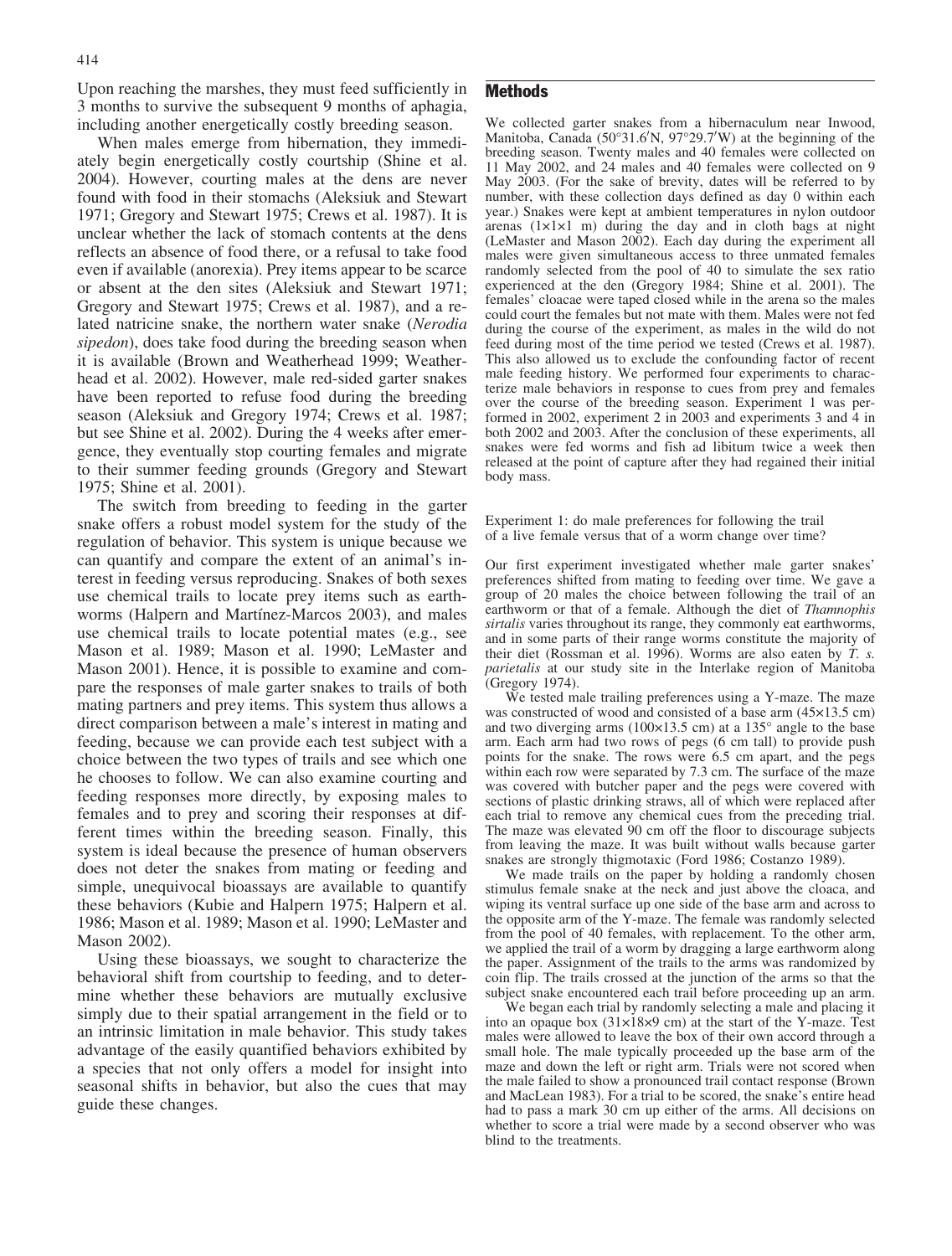Before any trials began, we tested for a bias in the Y-maze by offering ten males the choice between two blank arms. Trail contact responses were not required because no trails were present.

Male preferences were tested once every 8–11 days from day 1 to day 48. For each male, we computed a logistic regression of whether the male followed the female  $(0)$  or the worm  $(1)$  as a function of time. A positive slope indicated a trend from choosing the female to choosing the worm, and a negative slope indicated the reverse. A slope of zero indicated no net change in preference over time. The slopes from all males' regressions were analyzed using a two-tailed Wilcoxon signed-rank test to determine whether they were significantly positive or negative. We also analyzed the decisions of all males over time in a single, composite logistic regression, with and without terms for individuals. We compared these regressions with  $F$ -tests and assessed the significance of individual terms with Wald tests (analogous to t-tests, Sokal and Rohlf 1995).

To determine whether the amount of mass lost affected the change in trail followed, all individuals were weighed to the nearest 0.1 g on day 1 and day 20. The percent of mass lost between these 2 days was used as an index of mass loss. Mass loss was added as a continuous covariate in the logistic regressions, and the fit was compared with an F-test. Descriptive statistics are given as mean±SE. All statistical analyses were performed using S-Plus version 6.1 (Insightful Corporation 2002).

Experiment 2: do male preferences for following a trail of female pheromones versus a worm trail change over time?

Our second experiment examined whether a shift in trails followed on the Y-maze through the season (experiment 1) could be accounted for by shifts in the attractiveness of the females, rather than a change in male priorities. In experiment 1, female sexual attractiveness pheromones could have changed over time. Any shift in male behavior may have been a result of changes in the stimulus itself, rather than changes in response to the stimulus. Here we used identical stimuli throughout the experiment to control for this possibility. With the exception of the differences noted below, methods were identical to those in experiment 1.

Twenty-four males were again given a choice between following female and worm trails on a Y-maze. In this experiment, female trails were laid using extracted female sexual attractiveness pheromones (Mason et al. 1990; LeMaster and Mason 2003). Female extract was prepared by soaking 31 females in  $11\,100\%$ hexane for 12 h to remove all skin lipids. All females were found recently killed or fatally wounded by crows at the den. Fatally wounded females were euthanized with an overdose of sodium brevital. Care was taken to keep the heads and cloacae out of the hexane to avoid contamination by body fluids. Hexane was then allowed to evaporate until 48 ml of skin lipids in hexane remained. Approximately 0.4 female equivalents of skin lipids in hexane were applied to the Y-maze with a single stroke of a fine paintbrush and the hexane was allowed to evaporate from the paper before the trial began. Lipids in hexane extract were stored at  $-10^{\circ}$ C for the duration of the experiment. Male preferences were tested three times, once every 10 days from day  $\overline{4}$  to day 24. In this experiment, we estimated mass loss using measurements from days 1 and 24.

#### Experiment 3: does feeding behavior change over time?

Our third experiment investigated whether there was a change in males' appetites during the breeding season, without the immediate alternative of courtship. A single large earthworm was placed in a 19-l container. A male snake from experiment 1 or 2 was then added to the container, with its head directed at the worm. The snake was allowed up to 300 s to attack the worm, and latency to attack the worm was recorded. The proportion of snakes attacking the worm was compared between days 4 and 40 in 2002, and days 9 and 24 in 2003. Presence of feeding behavior and latency to attack were compared between dates using a Wilcoxon signed-rank test.

Experiment 4: does courtship behavior change over time?

Our fourth experiment investigated whether males' interest in courting females changed during the breeding season, without the immediate alternative of feeding. All males from experiments 1 and 2 were given simultaneous access to six females. Males were removed from the group when they exhibited courtship behavior, and were given up to 2 h to do so. Willingness to court was tested on days 1 and 60 in 2002 and on days 3 and 24 in 2003. Presence of courtship behavior for each male was compared between dates within each year using a Wilcoxon signed-rank test.

### **Results**

Experiment 1: do male preferences for following the trail of a live female versus that of a worm change over time?

There was no bias in the Y-maze. When there were no chemical cues on either arm, six males went left and four went right (binomial test,  $P=0.75$ ).

Over time, males switched from following the female trail to following the worm trail (Fig. 1). Slopes of individual logistic regressions were significantly positive (two-tailed Wilcoxon signed-rank test,  $Z=3.35$ ,  $P<0.001$ ).

Time significantly affected the choice when data from all males were combined in a logistic regression (Wald test, Z=4.54, P<0.001). However, there were significant differences between individuals in the switch from following one trail to following the other. Allowing for individual difference in slope and intercept of a logistic regression of choice on time significantly increased the fit over a model that did not allow for individual differences  $(F=84.84, df=38; P<0.001)$ . After allowing for individual differences in response, time still adds significantly to the model  $(F=79.85, df=20, P<0.001)$ .

Mass loss did not affect the trail chosen by the male. Allowing mass loss, rather than the individual, to affect the intercept and slope of a logistic regression of choice on time did not increase the fit over a model that included only time  $(F=0.69, df=2, P=0.70)$ . Mass loss was not af-



Fig. 1 Percentage of males choosing worms or live female trails over time. Data from all males are combined for clarity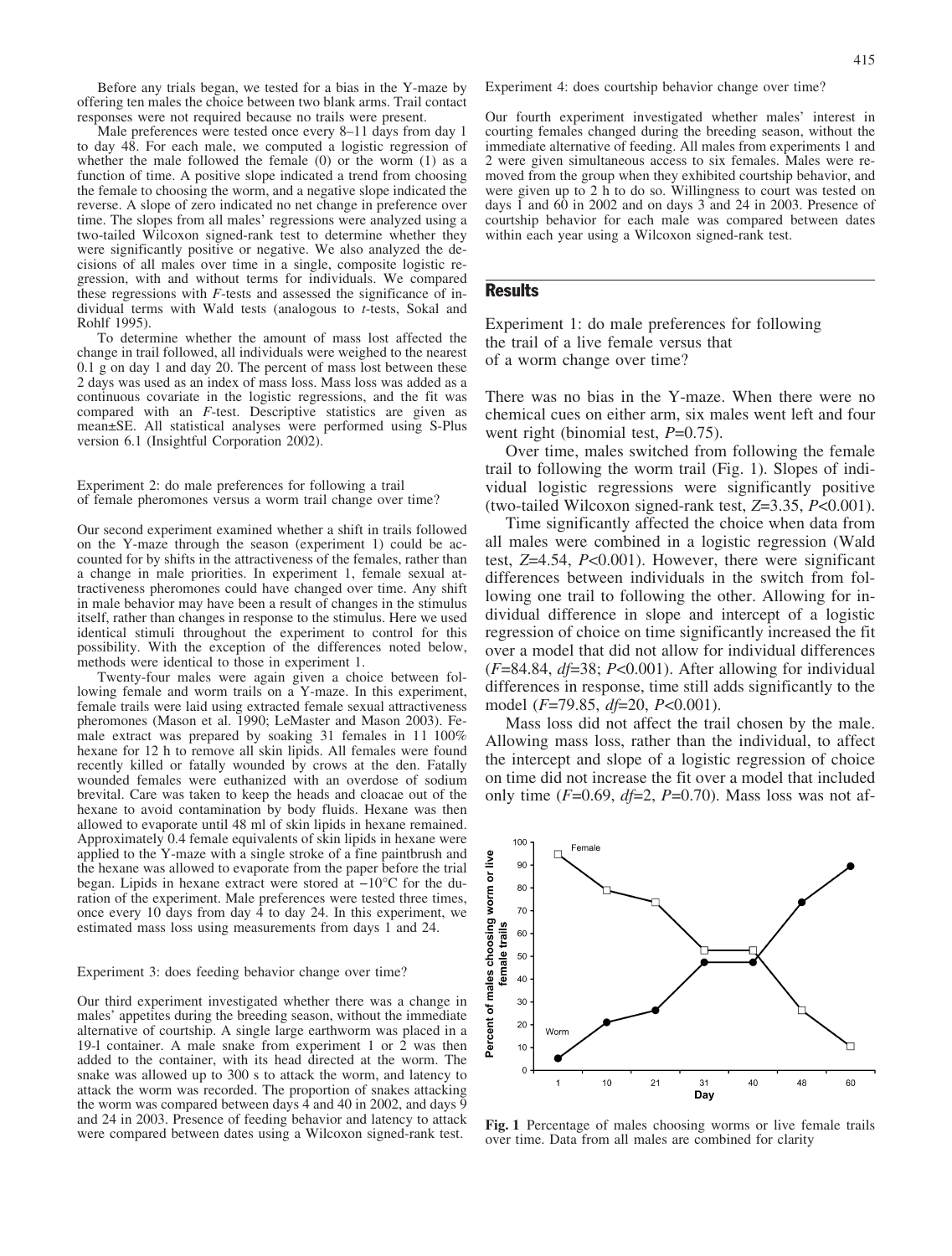

Fig. 2 Percentage of males choosing worms or extracted female pheromone trails over time. Data from all males are combined for clarity

fected by whether the male ate a worm in the first feeding trial (two-tailed Wilcoxon rank sum test,  $Z=-0.48$ ,  $P=0.63$ ). On average, males lost  $2.8\pm0.23$  g between days 1 and 20. This was  $10.4\pm0.63\%$  of their body mass.

Experiment 2: do male preferences for following a trail of female pheromones versus a worm trail change over time?

There was no bias in the Y-maze. When there were no chemical cues on either arm, nine males went right, and seven went left (binomial test,  $P=0.80$ ).

Over time, males switched from following the female pheromone trail to following the worm trail (Fig. 2). Slopes of individual logistic regressions were significantly positive (two-tailed Wilcoxon signed-rank test,  $Z=3.00, P=0.0027$ ).

Time significantly affected the choice when all males were included in a logistic regression (Wald test, Z=2.56,  $P=0.01$ ). Allowing for individual differences in slope and intercept did not significantly increase the fit when compared to a model that did not consider individual differences ( $F=60.12$ ,  $df=46$ ,  $P=0.08$ ). Allowing for an effect of mass loss also did not significantly increase the fit  $(F=1.51, df=2, P=0.47)$ . Mass loss was not affected by whether the male ate a worm in the first feeding trial (two-tailed Wilcoxon rank-sum test,  $Z=0.41$ ,  $P=0.68$ ). On average, males lost  $2.5\pm0.17$  g between days 1 and 24. This was  $8.4\pm0.52\%$  of their body mass.

Experiment 3: does feeding behavior change over time?

There were significant increases in feeding over time within each year of the study. In 2002, significantly more males fed on day 40 than on day 4 (19/20 vs 2/20, twotailed Wilcoxon signed-rank test, Z=4.24, P<0.0001). Males also attacked the worm faster on day 48 than on day 4  $(57.8 \pm 12.1 \text{ s vs } 195 \pm 45 \text{ s},$  two-tailed Wilcoxon

signed-rank test,  $Z=-4.00$ ,  $P=0.0001$ ). In 2003, significantly more males fed on day 24 than on day 9 (10/24 vs 17/24, two-tailed Wilcoxon signed-rank test, Z=2.33,  $P=0.020$ ). However, males did not attack worms significantly faster or slower on day 24 than on day 9 (52.9 $\pm$ 25.1 s vs  $102.6 \pm 27.3$  s, two-tailed Wilcoxon signed-rank test,  $Z=-1.71$ ,  $P=0.09$ ).

Experiment 4: does courtship behavior change over time?

The change in feeding behavior over time in experiment 3 could alone explain the results of experiments 1 and 2, or courtship behavior could also have changed simultaneously. The latter was found to be the case; there were significant decreases in courtship over time within each year of the study. In 2002, significantly more males courted on day 1 than on day 60. Among 20 males, 20 courted on day 1, and 0 courted on day 60 (two-tailed Wilcoxon signed-rank test, Z=-4.47, P<0.0001). In 2003, significantly more males courted on day 3 than on day 24. Among 24 males, 24 courted on day 3, and 7 courted on day 24 (two-tailed Wilcoxon signed-rank test,  $Z=-4.12$ ,  $P<0.0001$ ).

## **Discussion**

Aphagia in male garter snakes over the 4-week courtship period might be caused by a single mechanism. Snakes concentrate on courtship rather than feeding either because of some intrinsic behavioral mechanism (anorexia), or because they do not encounter potential prey in the locations where courtship occurs. Indeed, previous literature has assumed such a dichotomy, leading to directly contradictory conclusions—either that reproducing male red-sided garter snakes refuse to feed even if food is available (Crews et al. 1987; Morris and Crews 1990) or that the aphagia of these animals is a result of failure to encounter prey rather than their refusal to consume prey if encountered (Shine et al. 2002). Our data resolve this contradiction, showing that both mechanisms may be at work, depending on the timing of migration from the hibernaculum where courtship occurs to the fields and marshes where feeding occurs. That is, in the early part of the mating period, male garter snakes simply refuse to feed even when food is available—but at the end of the mating period, they may readily accept prey if it is available. Future work should investigate the coincidence between the timing of this intrinsic shift in behavior and the migration to the feeding grounds. We predict that the shift in behavior will coincide with the migration to the feeding grounds where prey are abundant and receptive females are absent.

In years when the intrinsic shift occurs before migration, a single phenomenon (aphagia during breeding) may actually reflect two different proximate mechanisms, both an intrinsic anorexia and an extrinsic absence of prey items at the den. Previous studies have failed to document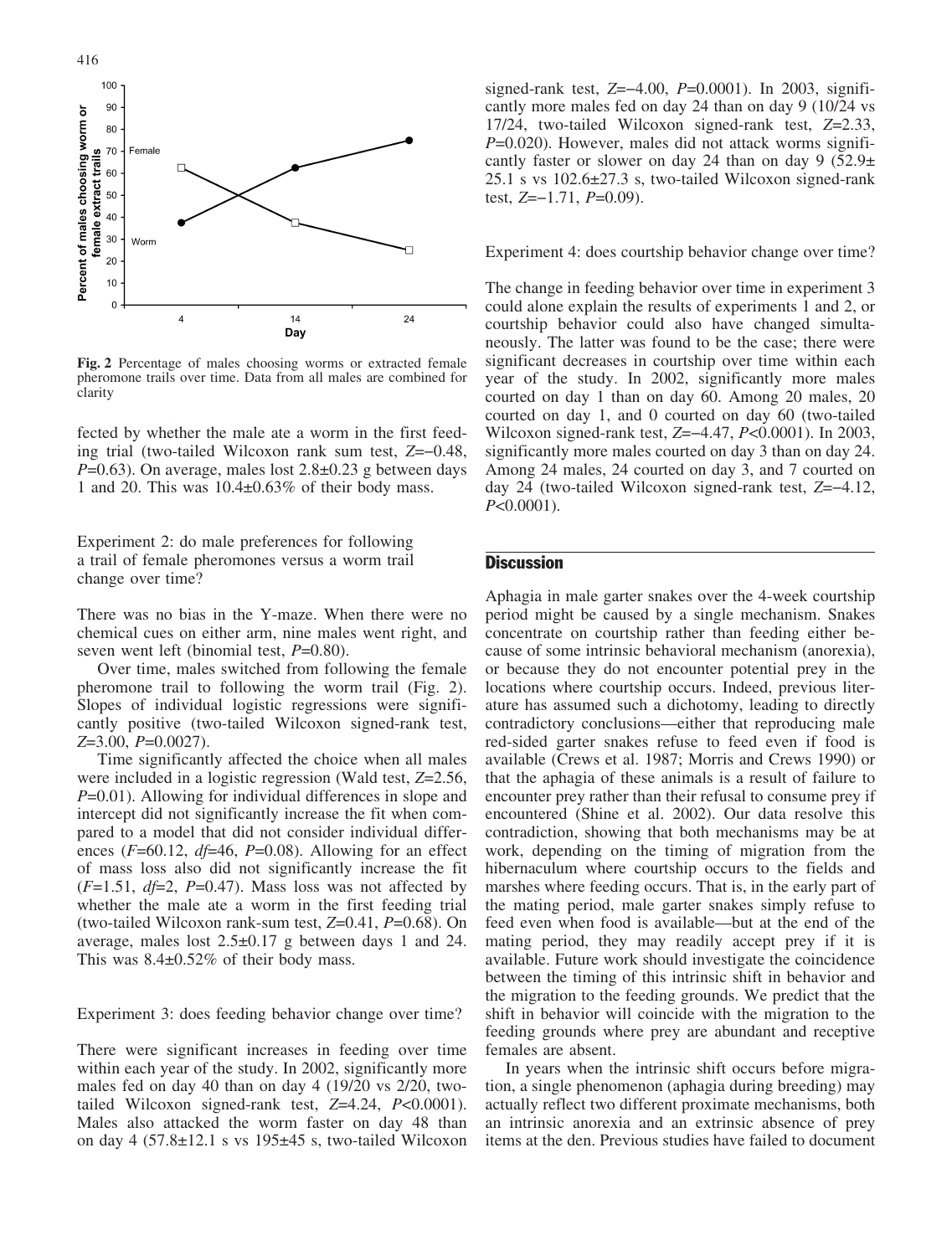this complexity, but our study improves upon previous designs by (1) incorporating time within the breeding season as a factor in the analyses; and (2) using a behavioral test (trail-following) that forced males to select between the two competing priorities of feeding versus breeding. This within-season shift in male behavior fits well with other recent research on the Manitoba garter snakes, which has revealed substantial shifts in important behaviors over the course of the spring mating period (Shine et al. 2002).

Our experiment using standardized female pheromone trails (experiment 2) confirms that the shift in male behavior was dependent on male response to, or perception of, the pheromone. However, this result does not exclude the possibility that the pheromones of the live females changed through the course of the breeding season. Female pheromone profiles do change seasonally, but it is not known whether these changes require a shedding of the skin or on what timescale these changes occur (Mason et al. 1987; Mason 1992). If changes in female pheromones do occur during the breeding season, they could partly explain the lowered intensity of courtship to females later in the breeding season (Shine et al. 2002). Alternatively, reduced exposure to female pheromones in the environment (either on females or deposited on the substrate) could cue males to shift from breeding to feeding behavior.

While the regulation of the shift from courtship to feeding is not well understood, a number of cues stand out as candidates. One possible cue is mass loss. Males may switch from mating to feeding once they reach a critical reduction in body mass. However, data from this experiment suggest that this is not the case. Mass loss had no effect on the decision to pursue a breeding or feeding opportunity in either year of this study.

The switch from mating to feeding may also be a product of the time required to reactivate the digestive system after 8 months of aphagia. However, the shift in T. s. parietalis took much longer than required for stomach activation in other snake species. The rattlesnake Crotalus cerastes takes 12–24 h to activate its digestive system after ingesting a meal, and the Burmese python, Python molurus, takes 24–48 h (Secor et al. 1994; Secor et al. 2002). Furthermore, these snakes ingest food while their stomachs are inactive. The presence of nutrients in the digestive tract activates the stomach. It is unlikely that the garter snake delays feeding because the digestive tract is inactive upon emergence because in these other snake species it is the ingestion of food that activates the digestive tract, not vice versa.

Temperature could potentially affect the switch from courting to feeding. The lower thermal threshold for courtship in Manitoba T. s. parietalis varies between individuals from  $4.5$  to  $25^{\circ}$ C (Aleksiuk and Gregory 1974; Hawley and Aleksiuk 1975). Similarly, the minimum temperature required for courtship in Michigan T. s. sirtalis is  $4.5^{\circ}$ C, and the minimum temperature for copulation is 15.5°C (Blanchard and Blanchard 1941). Feeding is also affected by temperature. Western terrestrial garter snakes (*T. elegans*) regurgitate mice if they are ingested when the snake's body temperature is below  $10^{\circ}$ C (Stevenson et al. 1985). The lower limit for courtship is approximately equivalent to the lower limit for feeding, but there is an apparent upper limit on copulation, if not courtship. Female T. s. parietalis with body temperatures over 20°C refuse to mate (Garstka et al. 1982). More data are required on the lower thermal limit of feeding and the upper thermal limits of courtship and feeding to determine whether temperature alone could regulate the shift between these behaviors in T. s. parietalis. However, both behaviors are observed over a broad range of temperatures. While the chronic thermal regime may regulate the switch, current body temperature alone probably does not.

Changes in day length could potentially regulate the timing of the shift from feeding to mating, as it does in some mammals (Morgan and Mercer 2001). Because red-sided garter snakes spend 8 months of the year underground in total darkness, light cues are expected to be less important than in other species (Garstka et al. 1982; Whittier et al. 1987). For example, emergence from the hibernaculum, and thus the initiation of the breeding season, is regulated by temperature and not by light (Aleksiuk and Gregory 1974; Whittier et al. 1987). Captive males switched from breeding to feeding over a period of about 10 days when on an artificial 12L:12D photoperiod after emergence (Aleksiuk and Gregory 1974), so the switch can occur without any change in photoperiod. The possibility remains that the shift in behavior may be related to changes in photoperiod; however this hypothesis remains to be tested.

Whatever the environmental cue is that regulates the shift from mating to feeding, the proximate transducer of that signal also remains an enigma. While there could be two separate signals regulating courtship and feeding, the inverse relationship between these behaviors suggests that they may be regulated by the same signal (Aleksiuk and Gregory 1974). Based primarily on studies in rodents, some specific hormones have been identified as potential regulators of the behavioral switch from mating to feeding. These hormones include leptin (Aubert et al. 1998), neuropeptide Y (Morris and Crews 1990), galanin (Crawley 1995), and cholecystokinin (Jensen 2001).

The evolutionary advantage of refusing food during the breeding season, even if food is available, is unclear. The handling time of a worm is not considerable, taking less than 2 min in most cases (Shine et al. 2002). But many snakes reduce or cease feeding during the reproductive season (Shine 1980; Madsen and Shine 2000; but see Aldridge et al. 2003). Given the short duration of the breeding season, the scarcity of prey close to the den, and the very high emergence rate of females (and thus, the high opportunities for mating), the optimal male tactic may be to focus on courtship to the exclusion of all else (Gregory and Stewart 1975; Mrosovsky and Sherry 1980). In keeping with this interpretation, courting male garter snakes show little overt response to stress (Moore et al. 2000) or to predator cues (Shine et al. 2002). Alternatively, refusing food may not be in itself adaptive for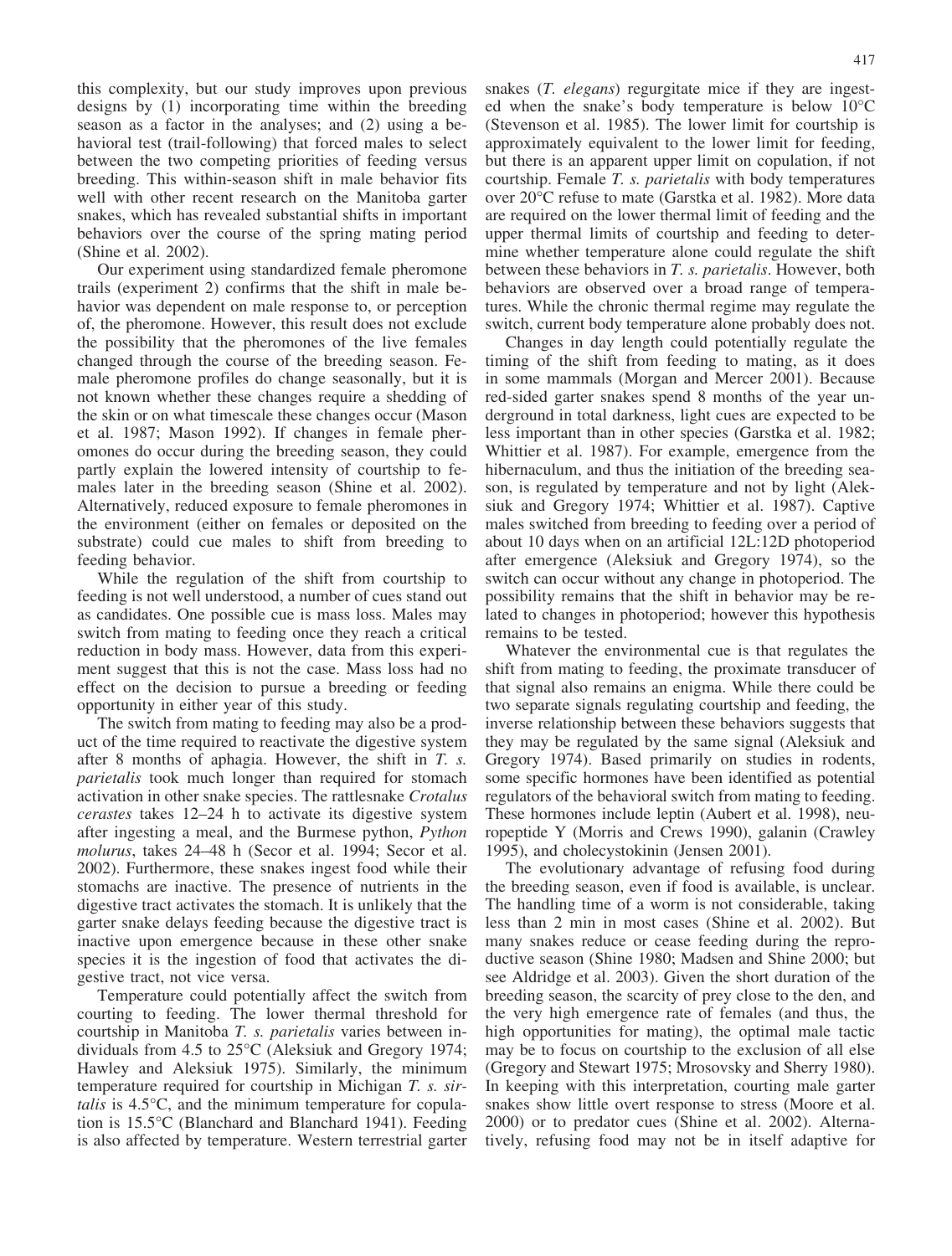snakes. This seasonal anorexia may be simply due to some physiological constraint inherent to reproduction. In any case, being willing to ingest food during the breeding season would be unlikely to present a significant evolutionary advantage in this population because of the virtual absence of prey items at the dens (Aleksiuk and Stewart 1971; Gregory and Stewart 1975; Crews et al. 1987). Two additional questions may shed light on these hypothesized explanations for the observed shift in male behavior. First, do males show a similar inhibition of feeding in the fall breeding season? Males are already known to refuse food in the fall, but this has been assumed to be a result of the costs associated with hibernating with stomach contents (i.e. rotting food in the digestive tract) (Aleksiuk and Stewart 1971). Second, do females show similar shifts in behavior in the spring? If so, then the inhibition of feeding reported here is not likely explained by the costs of mate searching.

The red-sided garter snake provides an excellent model for the study of certain aspects of the regulation of feeding behavior. While the value of mammalian models of anorexia and obesity with known genetic backgrounds is not to be understated, the dramatic shifts in feeding and reproductive behavior in the garter snake allow the study of the hormonal regulation of these behaviors within a single animal, rather than comparing multiple genetic mutants. In the future, the red-sided garter snake may prove to be a valuable model for the study of the regulation of courtship and feeding behavior.

Acknowledgements The Manitoba Department of Conservation, D. Roberts, A. Johnson and G. Johnson provided support in the field. R. Nesbitt, D.I. Lutterschmidt, and J. Moody provided assistance, and H. Waye, D.I. Lutterschmidt, T. Langkilde, M.F. Westphal, M. LeMaster, and M. Wall provided encouragement and discussions. R.P.O. was supported by a U.S. Department of Education Graduate Assistance in Areas of National Need Fellowship. Research was conducted under the authority of Manitoba Wildlife Scientific Permits no. WSP03009 and in accord with Oregon State University Institutional Animal Care and Use Committee Protocol no. 2661, Manitoba Wildlife Animal Care Committee protocol No. 2002–09, and all of the current laws of the United States and Canada.

## References

- Aldridge RD, Williams KA, Teillery RR (2003) Seasonal feeding and coelomic fat mass in the watersnake Nerodia rhombifer werleri in Veracruz, Mexico. Herpetologica 59:43–51
- Aleksiuk M, Gregory PT (1974) Regulation of seasonal mating behavior in Thamnophis sirtalis parietalis. Copeia 1974:681– 689
- Aleksiuk M, Stewart KW (1971) Seasonal changes in the body composition of the garter snake (Thamnophis sirtalis parietalis) at northern lattitudes [sic]. Ecology 52:485–490
- Andersson M (1994) Sexual selection. Princeton University Press, Princeton, N.J.
- Aubert ML, Pierroz DD, Gruaz NM, D'Allèves V, Vuagnat BAM, Pralong FP, Blum WF, Sizonenko PC (1998) Metabolic control of sexual function and growth: role of neuropeptide Y and leptin. Mol Cell Endocrinol 140:107–113
- Bartholomew GA (1970) A model for the evolution of pinniped polygyny. Evolution 24:546–559
- Blanchard FN, Blanchard FC (1941) Mating of the garter snake Thamnophis sirtalis sirtalis (Linnaeus). Pap Mich Acad Sci Arts Lett 27:215–234
- Bonnet X, Naulleau G (1996) Are body reserves important for reproduction in male dark green snakes (Colubridae: Coluber viridiflavus)? Herpetologica 52:137–146
- Brown GP, Weatherhead PJ (1999) Female distribution affects mate searching and sexual selection in male northern water snakes (Nerodia sipedon). Behav Ecol Sociobiol 47:9–16
- Brown WS, MacLean FM (1983) Conspecific scent-trailing by newborn timber rattlesnakes, Crotalus horridus. Herpetologica 39:430–436
- Costanzo JP (1989) Conspecific scent trailing by garter snakes (Thamnophis sirtalis) during autumn: further evidence for use of pheromones in den location. J Chem Ecol 15:2531–2538
- Crawley JN (1995) Biological actions of galanin. Regul Pept 59:1– 16
- Crews D, Grassman M, Halpert A, Camazine B (1987) Sex and seasonal differences in metabolism in the red-sided garter snake, Thamnophis sirtalis parietalis. Can J Zool 65:2362-2368
- Deutsch CJ, Haley MP, Le Boeuf BJ (1990) Reproductive effort of male northern elephant seals: estimates from mass loss. Can J Zool 68:2580–2593
- Ford NB (1986) The role of pheromone trails in the sociobiology of snakes. In: Duvall D, Müller-Schwarze D, Silverstein RM (eds) Chemical signals in vertebrates 4: ecology, evolution, and comparative biology. Plenum, New York, pp 261–278
- Garstka WR, Camazine B, Crews D (1982) Interactions of behavior and physiology during the annual reproductive cycle of the redsided garter snake (Thamnophis sirtalis parietalis). Herpetologica 38:104–123
- Gregory PT (1974) Patterns of spring emergence of the red-sided garter snake (Thamnophis sirtalis parietalis) in the Interlake region of Manitoba. Can J Zool 52:1063–1069
- Gregory PT (1977) Life-history parameters of the red-sided garter snake (Thamnophis sirtalis parietalis) in an extreme environment, the Interlake region of Manitoba. Natl Mus Can Publ Zool 13:1–44
- Gregory PT (1984) Communal denning in snakes. In: Seigel RA, Hunt LE, Knight JL, Malaret L, Zuschlag NL (eds) Vertebrate ecology and systematics—A tribute to Henry S Fitch. Museum of Natural History, University of Kansas, Lawrence, pp 57–75
- Gregory PT, Stewart KW (1975) Long-distance dispersal and feeding strategy of the red-sided garter snake (Thamnophis sirtalis parietalis) in the Interlake of Manitoba. Can J Zool 53:238–245
- Halpern M, Martínez-Marcos A (2003) Structure and function of the vomeronasal system: an update. Prog Neurobiol 70:245– 318
- Halpern M, Schulman N, Kirschenbaum DM (1986) Characteristics of earthworm washings detected by the vomeronasal system of snakes. In: Duvall D, Müller-Schwarze D, Silverstein RM (eds) Chemical signals in vertebrates 4: ecology, evolution, and comparative biology. Plenum, New York, pp 63–77
- Hawley AWL, Aleksiuk M (1975) Thermal regulation of spring mating behavior in the red-sided garter snake (Thamnophis sirtalis parietalis). Can J Zool 53:768–776

Insightful Corporation (2002) S-Plus. Version 6.1. Seattle, Wash.

- Jensen J (2001) Regulatory peptides and control of food intake in non-mammalian vertebrates. Comp Biochem Physiol A 128: 471–479
- Kubie JL, Halpern M (1975) Laboratory observations of trailing behavior in garter snakes. J Comp Physiol Psychol 89:667–674
- Le Maho Y (1977) The emperor penguin: a strategy to live and breed in the cold. Am Sci 65:680–693
- LeMaster MP, Mason RT (2001) Evidence for a female sex pheromone mediating male trailing behavior in the red-sided garter snake, Thamnophis sirtalis parietalis. Chemoecology 11:149– 152